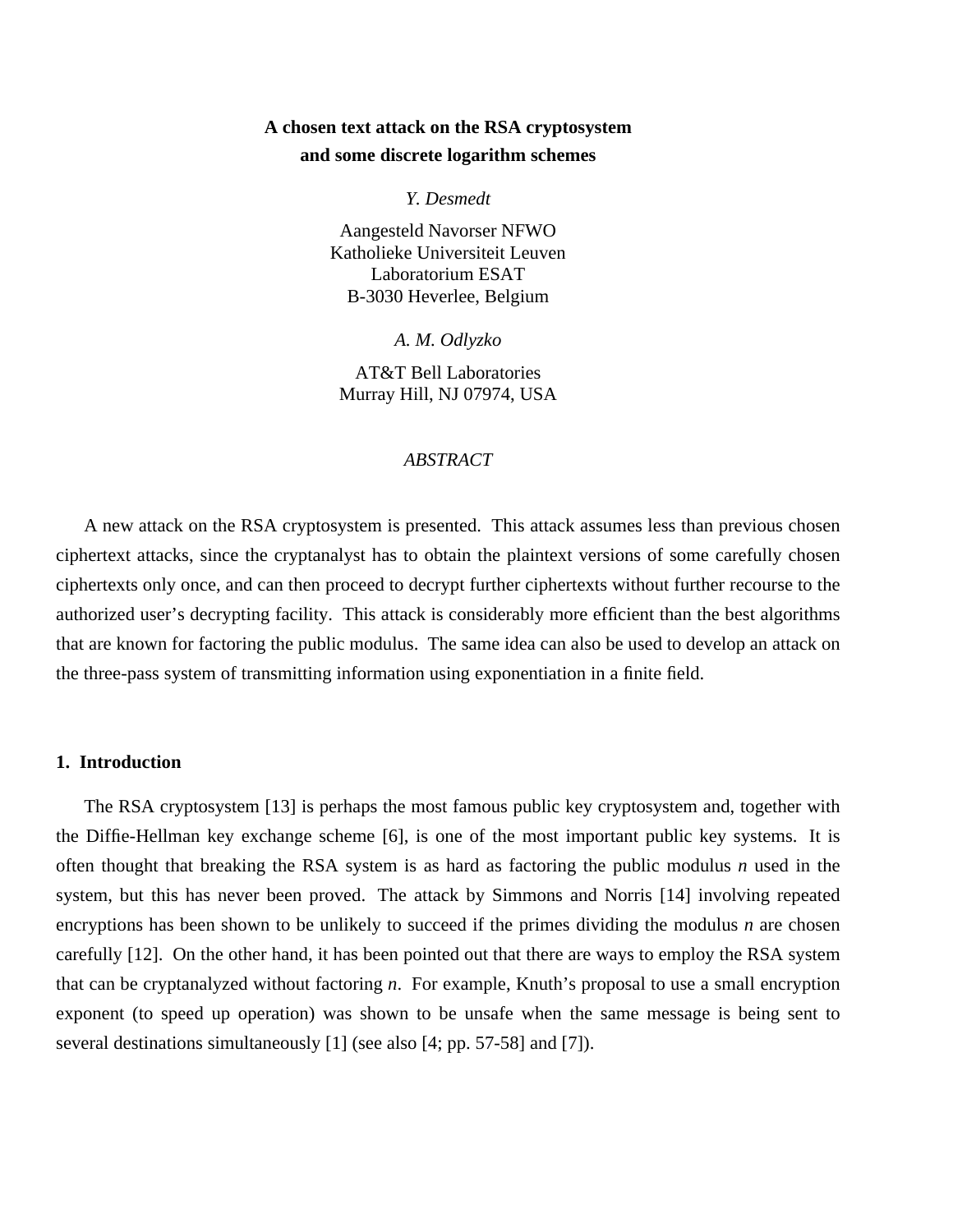Another attack on some particular ways to employ the RSA system is due to Davida [3] (see also [5]), and our result is similar to it and can be considered as a generalization of it. In that attack, suppose that *n* is the public modulus of user *A* and *E* the public encryption exponent. Suppose that the cryptanalyst intercepts the ciphertext  $c \equiv m^E \pmod{n}$ , and wishes to recover the plaintext *m*. He chooses a random integer *x* and forms

$$
c\prime \equiv c \; x^E \; (\bmod \; n) \; .
$$

If he can now get user *A* to decrypt  $c \cdot$  (for example, if *A* uses the pair  $(E, n)$  for signatures and is willing to sign challenge messages, or else if *A* discards decrypted messages that appear meaningless, and the cryptanalyst can get access to these discards), then he obtains

$$
(c \cdot)^D \equiv c^D \ x \equiv m \ x \ (mod \ n) \ ,
$$

and can recover *m*. Thus the cryptanalyst can decipher any single ciphertext at the cost of using *A*'s decryption mechanism once.

In this note we present a slightly different attack. As in the Davida-style attacks, it requires that user *A* decrypt a certain number of chosen ciphertexts and make the decrypted versions available to the cryptanalyst. (We are assuming here for simplicity that user *A*'s public key (*E* , *n*) is used to send private information to him. A similar procedure applies if these keys are used for authentication, in which case a chosen plaintext attack is used.) The differences between our scheme and Davida's is that once the decrypted plaintexts of the chosen ciphertexts are obtained, no further decryptions by *A* are needed to read individual messages. More precisely, let  $L = L(n)$  denote any quantity that satisfies [11]

$$
L = \exp((1+o(1)) \ ((\log n) \ (\log \log n))^{1/2}) \quad \text{as} \quad n \to \infty \ .
$$

Then, if the cryptanalyst succeeds in obtaining decrypted versions of  $L^{1/2}$  chosen ciphertexts, he can decipher any specific ciphertext in  $L^{1/2}$  bit operations on his own computer. (It is possible to decrease the number of operations required to decrypt individual ciphertexts at the cost of increasing the number of uses of *A*'s decryption facility, and vice versa.) The importance of this result is that the best currently known algorithms for factoring integers of the same size as *n* require *L* bit operations [2,8,9]. (The memory required is  $L^{1/2}$  bits for our attack, although it can be a very slow memory, such as a tape.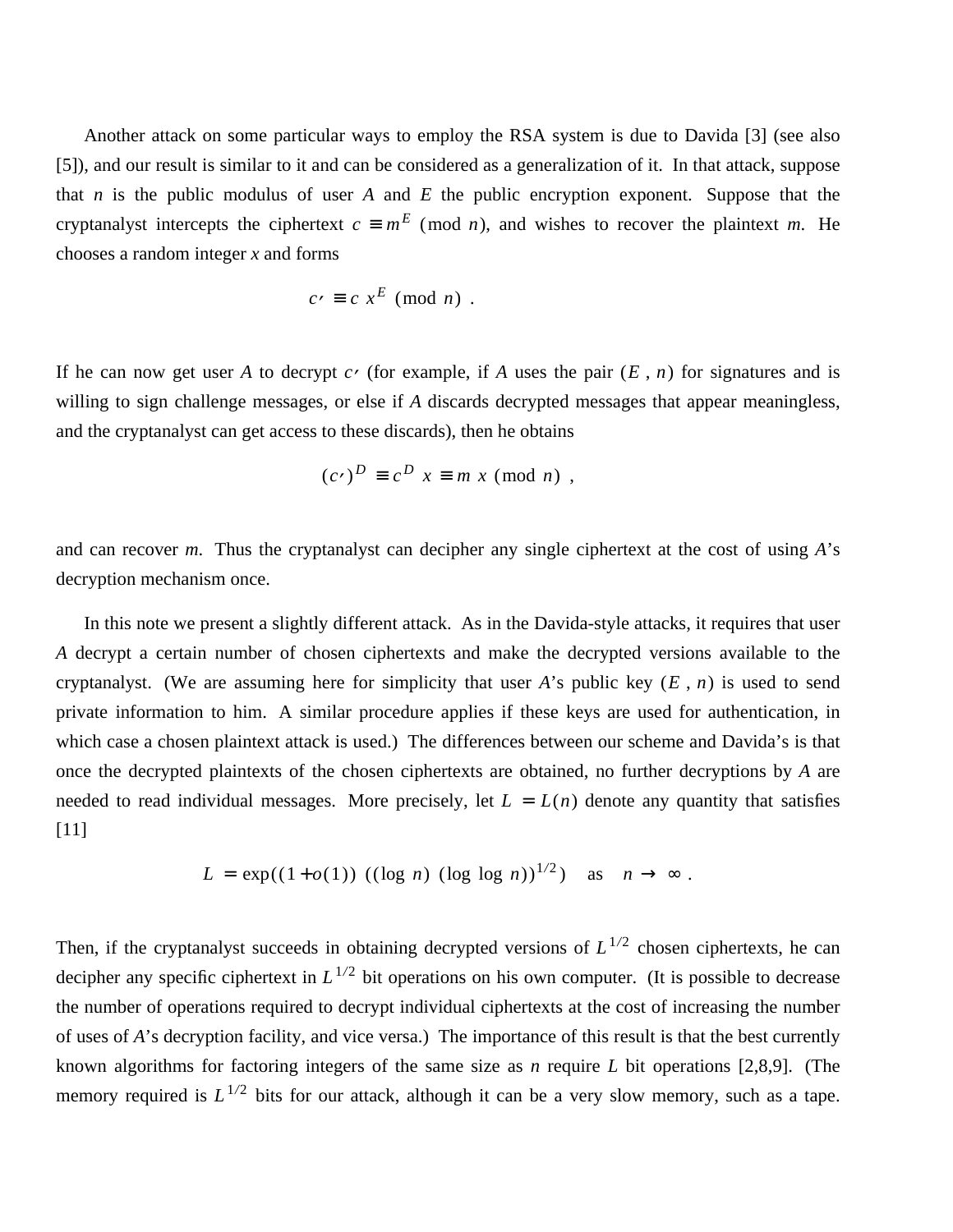Some factoring algorithms require negligible memory, while others also require  $L^{1/2}$ .) Therefore our attack on the RSA cryptosystem, although based on very special assumptions, appears to be the most general one that has been proposed so far and is substantially faster than factoring *n*.

Our basic assumptions are not completely unrealistic. It is easy to imagine situations where decryptions that are not intelligible might not be classified and would be thrown away (either by poorly trained secretaries or by software programs) in a form where they could be intercepted by the cryptanalyst. Also, one can imagine situations in which repairmen servicing either the decryption ''black box'' or nearby pieces of equipment could obtain the desired decryptions. Another scenario where our attack might apply arises when a whole group of users uses the same decryption key, which is not accessible to them. By using the decryption ''black box,'' any one user can accumulate data required by our attack which would let him break the scheme even after he was denied access to the ''black box'' if the key was not changed. (The reader could remark that group members can sign all the messages they wish and use them later on, so this method is not necessary. However, not all fraudulent messages that the forgers might wish to use can be predicted beforehand.)

Our attack can also be applied to the well-known ''three-pass'' system for transmitting information using exponentiation in a finite field [8; pp. 345-346]. In it, user A wishes to send message *m* to user B, where *m* is regarded as belonging to some fixed and known finite field *GF*(*q*). User A selects an integer *a* such that  $(a, q-1) = 1$  and transmits  $m^a$  to B. User B then selects an integer *b* with  $(b, q-1) = 1$ and sends  $m^{ab}$  to A. Next, A computes *a*, such that  $aa \neq 1 \pmod{q-1}$ , and sends  $m^{aba} = m^b$  to B, who now obtains *m* from  $m = m^{bb}$ , where  $bb = 1 \pmod{q-1}$ . Should user B always use the same integer *b*, our attack could again be applied. In it the cryptanalyst would send  $L^{1/2}$  messages *u* to B, (where  $L = \exp((1 + o(1))$  ((log *q*) (log log *q*))<sup>1/2</sup>) this time), would receive *u*<sup>b</sup> for each one of them, and would then be able to decipher any messages that might be sent to B using this protocol in  $L^{1/2}$  bit operations on his own computer. The same kind of attack applies if user A always uses the same integer *a*. (This kind of attack could also be applied to the basic Diffie-Hellman key distribution scheme, but in that context is less realistic.)

The basic lesson of our attack is that one has to be very careful in using the RSA cryptosystem and discrete exponentiation schemes to keep them secure. If the attacks that are outlined above have to be guarded against, moduli somewhat larger than those currently being recommended are likely to be required. However, as we note at the end of the next section, in practical situations the necessary increase in the modulus size is likely to be quite small.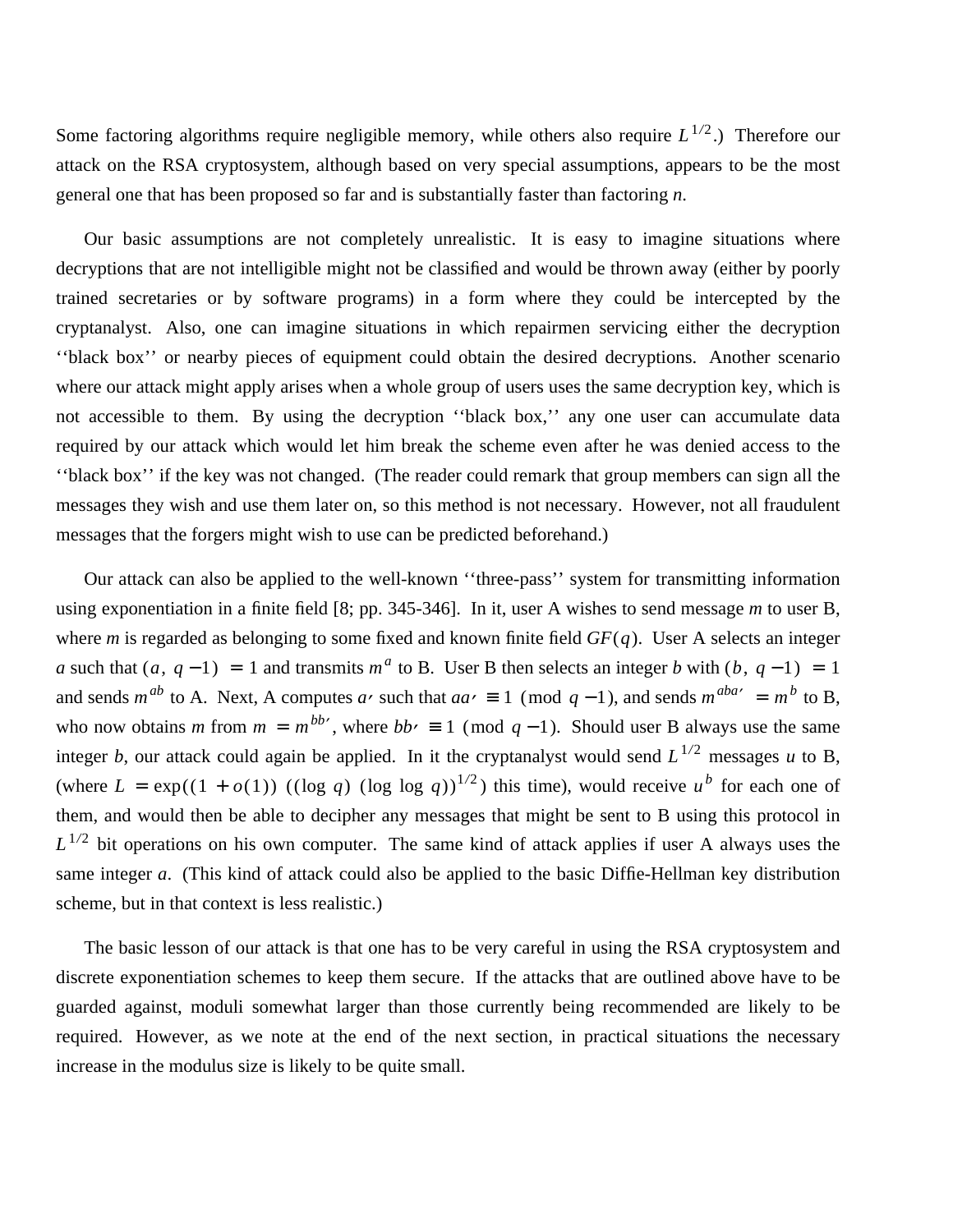### **2. The attack**

Our attack is a modification of an algorithm used for computing discrete logarithms in fields *GF*(*p*) for *p* a prime [2]. Many of the number theoretic estimates that we utilize can be found there and in [11].

Let  $\alpha > 0$  be fixed, and let  $k = \begin{bmatrix} 1 \end{bmatrix}$  $\lfloor n^{1/2} \rfloor$  . In the first stage we utilize user *A*'s decrypting facility to obtain  $x^D$  (mod *n*) for all  $x \in S = S_1 \cup S_2$ , where

$$
S_1 = \{p : p \le L^{\alpha}, p \text{ a prime} \},
$$
\n(2.1)

$$
S_2 = \{k+1, k+2, \ldots, k+\lfloor L^{\alpha} \rfloor \}.
$$

In order to avoid detection by any simple screening program, we choose a random  $y_x$  for each x and obtain  $\left| \begin{array}{c} x \\ y_x^E \end{array} \right|$ J *D*  $\equiv x^D$  *y<sub>x</sub>* (mod *n*) from the decrypting algorithm, which then allows us to obtain  $x^D$  (mod *n*).

Once we have obtained  $x^D$  (mod *n*) for all  $x \in S$ , we can proceed to decrypt individual ciphertexts *c*. (At this stage we will not need to use the decrypting facility any more.) The basic idea is to find a representation

$$
c \equiv y^E \prod_{x \in S} x^{a_x} \pmod{n}
$$
 (2.2)

for some integers  $a_x$  and *y*, since then

$$
c^D \equiv y \prod_{x \in S} \left[ x^D \right]^{a_x} \pmod{n},
$$

where *y* and all the  $x^D$  are known to the cryptanalyst as explained above.

To obtain the representation (2.2), we proceed in two stages. In the first stage we find a *y* and primes  $q_i \leq L^{2\alpha}$  such that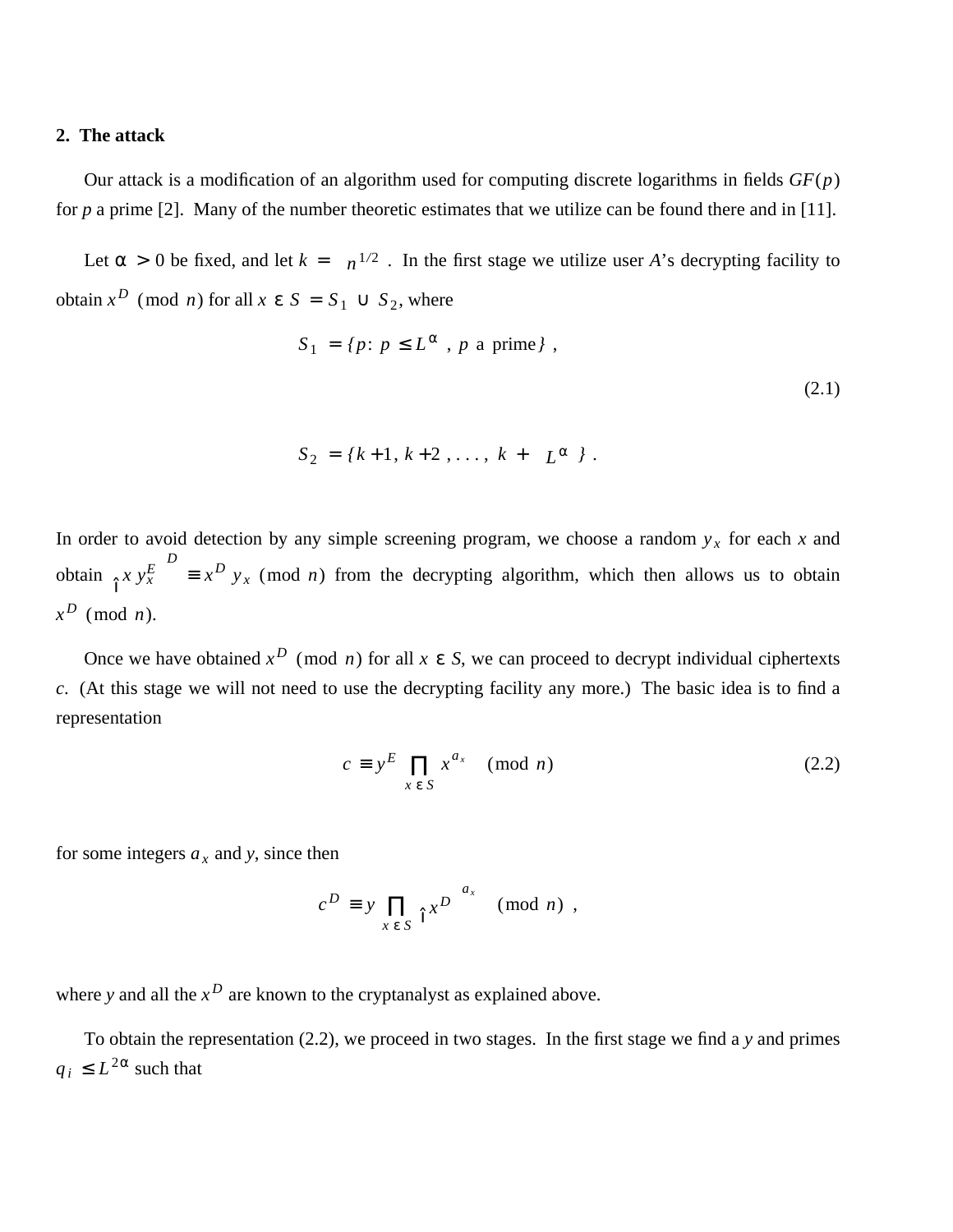$$
c \equiv y^E \prod_{i=1}^h q_i \pmod{n} . \tag{2.3}
$$

To obtain the representation (2.3), we choose a random *y*, compute

$$
b \equiv cy^{-E} \pmod{n}, \ 1 \leq b \leq n,
$$

and check whether *b* factors into primes  $q \leq L^{2\alpha}$ . We expect to test approximately  $L^{1/(4\alpha)}$  values of *y* before a factorization of *c* of the form (2.2) is found [2,11], and for each *y*, it takes  $L^{o(1)}$  bit operations to test whether such a factorization exists by using Lenstra's elliptic curve factorization algorithm [9]. Therefore this stage is expected to take time  $L^{1/(4\alpha) + o(1)} = L^{1/(4\alpha)}$ .

Once a factorization of the form (2.3) is obtained, we proceed to the second stage, in which we represent each of the at most  $O(\log n) = L^{o(1)}$  primes  $q = q_i \le L^{2\alpha}$  in the form

$$
q \equiv \prod_{x \in S} x^{u_x} \pmod{n}, \qquad (2.4)
$$

where only  $O(\log n)$  of the  $u_x$  are non-zero (possibly negative). Once such a representation is obtained for each of the *q*'s, we quickly obtain (2.2).

To see how to represent a prime  $q \leq L^{2\alpha}$  in the form (2.4), let

$$
m = \left\lfloor n^{1/2} q^{-1} \right\rfloor
$$

and determine those integers among

$$
m+1, m+2, \ldots, m + \lfloor L^{\beta} \rfloor \tag{2.5}
$$

that are divisible solely by primes  $p \leq L^{\alpha}$ . There will be  $L^{\beta - 1/(4\alpha)}$  such integers, and finding them will take  $L^{\beta}$  bit operations if we employ the Lenstra algorithm, for example.

We next consider two cases. If  $\alpha \ge 1/2$ , we take  $\beta = 1/(4\alpha) + \delta$  for any  $\delta > 0$ . We then have  $L^{\delta}$  integers  $m + j$ ,  $1 \leq j \leq L^{\beta}$ , all of whose prime factors are  $\leq L^{\alpha}$ . For each such integer and any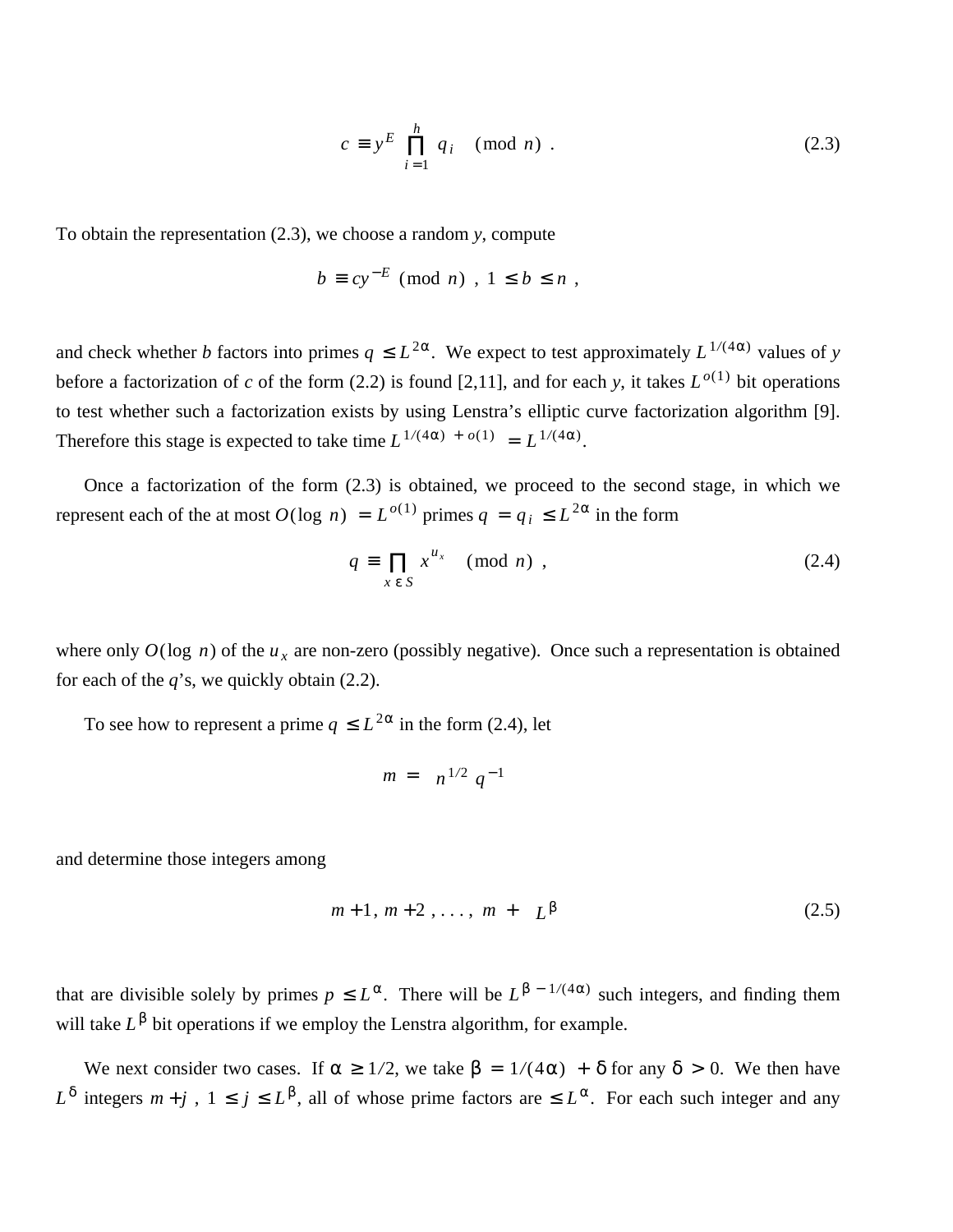*i*,  $1 \le i \le L^{1/(4\alpha)}$ , (note that  $1/(4\alpha) \le \alpha$ )

$$
q(m+j) (k+i) \equiv t \pmod{n}, \qquad (2.6)
$$

where  $t \leq n^{1/2 + o(1)}$  and *k* was defined at the beginning of this section. Therefore, if the *t*'s factor like random integers of the same size, we will find  $L^{\delta}$  *t*'s that factor into primes  $\leq L^{\alpha}$ , and any single one will give us a factorization of the form (2.4), which gives the desired result. Since testing of each *t* takes  $L^{o(1)}$  bit operations, this stage requires  $L^{\beta + o(1)}$  bit operations as  $n \to \infty$ , and since this holds for all  $δ$  > 0, we conclude that for  $α ≥ \frac{1}{2}$ , this stage can be carried out in  $L^{1/(4α)}$  bit operations.

It remains to consider the case  $\alpha < 1/2$ . Here we take  $\beta = 1/(2\alpha) - \alpha + \delta$ . We expect to find  $L^{\beta - 1/(4\alpha)} = L^{1/(4\alpha) - \alpha + \delta}$  values of  $m + j$ ,  $1 \le j \le L^{\beta}$ , which factor into primes  $\le L^{\alpha}$ , and it takes  $L^{\beta + o(1)} = L^{\beta}$  bit operations to find them. For each one, and for  $1 \le i \le L^{\alpha}$ , we test whether the *t* defined by (2.6) is composed of primes  $\leq L^{\alpha}$ . We expect to find  $L^{\delta}$  of them. Letting  $\delta \to 0$ , we discover that this case takes  $L^{1/(2\alpha) - \alpha}$  bit operations.

We thus conclude that if the cryptanalyst can obtain decryptions of  $L^{\alpha}$  chosen ciphertexts he will be able to decrypt any individual ciphertext in  $L^{1/(4\alpha)}$  bit operations for  $\alpha \geq 1/2$ , and in  $L^{1/(2\alpha)}$  -  $\alpha$  bit operations for  $0 < \alpha \leq 1/2$ . For  $\alpha = 1/2$ , both stages require  $L^{1/2}$  steps. Since the modulus *n* can be factored in *L* bit operations, our attack has an asymptotically smaller running time precisely for

$$
\frac{-1 + \sqrt{3}}{2} = 0.366... < \alpha < 1 \; .
$$

In practice, our  $L^{1/2}$  attack does not offer too much of a speed improvement over the *L* attacks that factor the modulus. The main reason is that for moduli of practical size (500 to 1000 binary bits) *L* 1*/*2 is quite small, and there is no known way to test whether an integer of size about *n* (or even  $n^{1/2}$ ) is divisible only by primes  $\leq L^{1/2}$  that is much more efficient than trial division. The Lenstra algorithm can be avoided by utilizing somewhat more involved, although probably more efficient methods (cf. [2]), but even they probably would not offer too much of a speedup.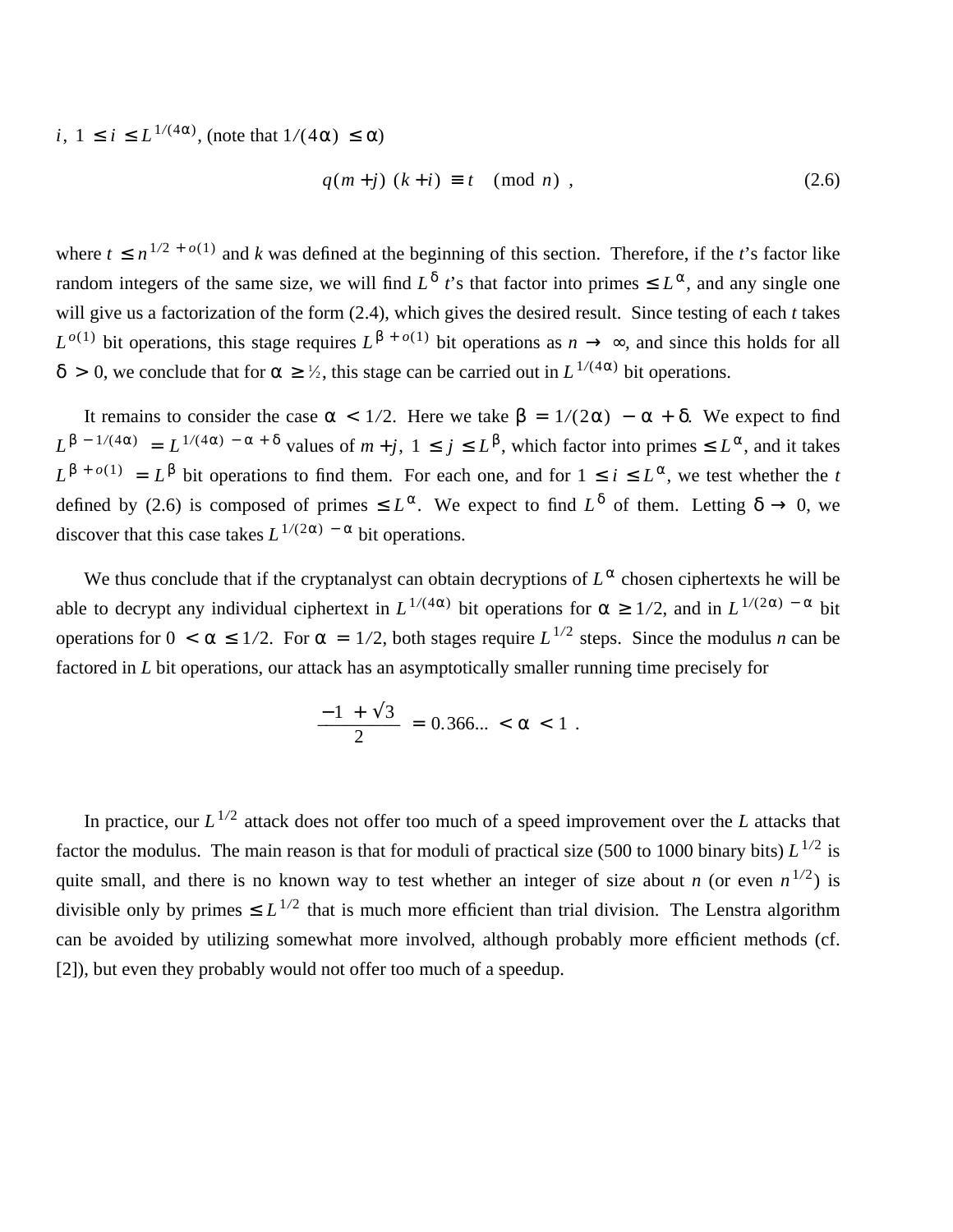#### *References*

- 1. M. Blum, A potential danger with low-exponent modular encryption schemes, to be published.
- 2. D. Coppersmith, A. M. Odlyzko, and R. Schroeppel, Discrete logarithms in *GF*(*p*), *Algorithmica*, to appear.
- 3. G. Davida, Chosen signature cryptanalysis of the RSA (MIT) public key cryptosystem, Tech. Rept. TR-CS-82-2, Dept. of Electrical Engineering and Computer Science, Univ. of Wisconsin, Milwaukee, Wisconsin, Oct. 1982.
- 4. R. A. DeMillo, G. I. Davida, D. P. Dobkin, M. A. Harrison, and R. J. Lipton, *Applied Cryptology, Cryptographic Protocols, and Computer Security Models*, Proc. Symp. Appl. Math. #29, Am. Math. Soc. 1983.
- 5. D. E. Denning, Digital signatures with RSA and other public-key cryptosystems, *Comm. ACM 27* (1984), 388-392.
- 6. W. Diffie and M. E. Hellman, New directions in cryptography, *IEEE Trans. Inform. Theory, IT-22* (1976), 644-654.
- 7. J. Hastad, On using RSA with low exponent in a public key network, to be published.
- 8. A. G. Konheim, *Cryptography: A Primer*, Wiley, 1981.
- 9. H. W. Lenstra, Jr., manuscript in preparation.
- 10. A. M. Odlyzko, Discrete logarithms in finite fields and their cryptographic significance, *Proc. Eurocrypt '84*, to appear.
- 11. C. Pomerance, Analysis and comparison of some integer factoring algorithms, pp. 89-139 in *Computational Methods in Number Theory: Part 1*, H. W. Lenstra, Jr., and R. Tijdeman, eds., Math. Centre Tract 154, Math. Centre Amsterdam, 1982.
- 12. R. L. Rivest, Remarks on a proposed cryptanalytic attack on the M.I.T. public-key cryptosystem, *Cryptologia 2* (1978), 62-65.
- 13. R. L. Rivest, A. Shamir, and L. Adleman, A method for obtaining digital signatures and publickey cryptosystems, *Comm. ACM 21* (1978), 120-126.